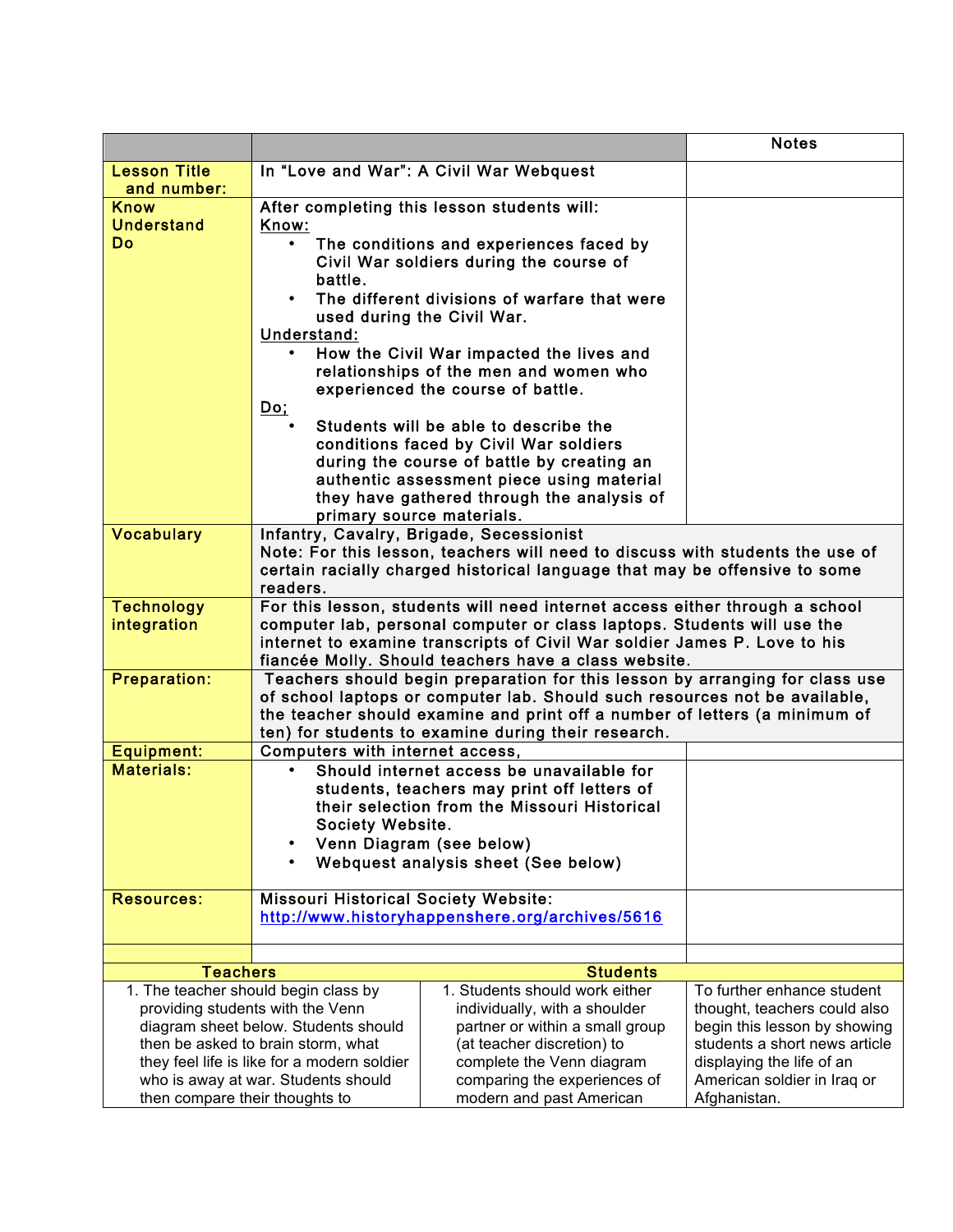| experiences faced by Civil War<br>soldiers, finally completing the center<br>portion of the diagram to demonstrate<br>the similarities of both present and past<br>soldiers.                                                                                                                                                                                                                                                                                                                                                       | soldiers.                                                                                                                                                                                                                                                                                                                                                                                                       |  |
|------------------------------------------------------------------------------------------------------------------------------------------------------------------------------------------------------------------------------------------------------------------------------------------------------------------------------------------------------------------------------------------------------------------------------------------------------------------------------------------------------------------------------------|-----------------------------------------------------------------------------------------------------------------------------------------------------------------------------------------------------------------------------------------------------------------------------------------------------------------------------------------------------------------------------------------------------------------|--|
| 2. After students have completed the<br>Venn diagram, the teacher can lead<br>the class in a group discussion by<br>posting results on a Venn diagram on a<br>board or using Smartboard technology.<br>To promote thought, the teacher can<br>prompt students with questions such<br>as:<br>What do you think soldiers do in their<br>spare time?<br>What difficulties do you think they<br>face?                                                                                                                                  | Students should be encouraged<br>to participate, describing their<br>thoughts regarding life for past<br>and present soldiers in the field<br>of combat.                                                                                                                                                                                                                                                        |  |
| 3. After completing class discussion and<br>brainstorming, direct students to their<br>individual computers. If computers are<br>not available, place students in small<br>groups with individual copies of the<br>letters you have selected for analysis.<br>Hand out the webquest analysis sheet.                                                                                                                                                                                                                                | Students should move towards<br>their individual computers or<br>groups and take with them a<br>writing utensil and their<br>webquest analysis sheet.                                                                                                                                                                                                                                                           |  |
| 4. Before allowing students to begin their<br>research, the teacher should introduce<br>students to the expectations of the<br>RAFT assignment that will serve as the<br>assessment piece for the lesson.<br>Students should be encouraged to ask<br>any questions for clarification regarding<br>the assessment.                                                                                                                                                                                                                  | Students should be encouraged<br>to ask questions regarding<br>clarification of the assessment<br>piece of the lesson.                                                                                                                                                                                                                                                                                          |  |
| 5 Students should be instructed to read<br>through and analyze letters from<br>James P. Love to his fiancée Molly<br>using the letters compiled by the<br>Missouri Historical Society. Instruct<br>students to answer the questions on<br>the webquest analysis sheet as they<br>examine letters. Students should be<br>encouraged to not read the letters<br>chronologically, but move through them<br>randomly to find information they find<br>useful and relevant to their research.<br>6. After students have completed their | Students should work individually<br>or in small groups to analyze<br>letters from James P. Love to<br>his fiancée Molly using either<br>printed copies of letters or the<br>archives at the Missouri<br>Historical Society. As students<br>work, they should complete the<br>Webquest analysis sheet to<br>help them prepare for the<br>assessment piece of the<br>lesson.<br>After completing their research, |  |
| research, instruct them to begin writing<br>their RAFT using the information they<br>have gathered from reading the letters<br>of James P. Love.                                                                                                                                                                                                                                                                                                                                                                                   | students should begin writing<br>their RAFT using information<br>they have gathered from the                                                                                                                                                                                                                                                                                                                    |  |
| 7. To end class, the instructor will lead<br>students in a summary discussion,<br>posing the question, what is the one<br>thing you feel modern and past soldiers<br>MOST have in common? What do you<br>think is the most different? Why do you                                                                                                                                                                                                                                                                                   | Students should be encouraged<br>to participate in the summary<br>discussion after turning in their<br>RAFT assignments.                                                                                                                                                                                                                                                                                        |  |